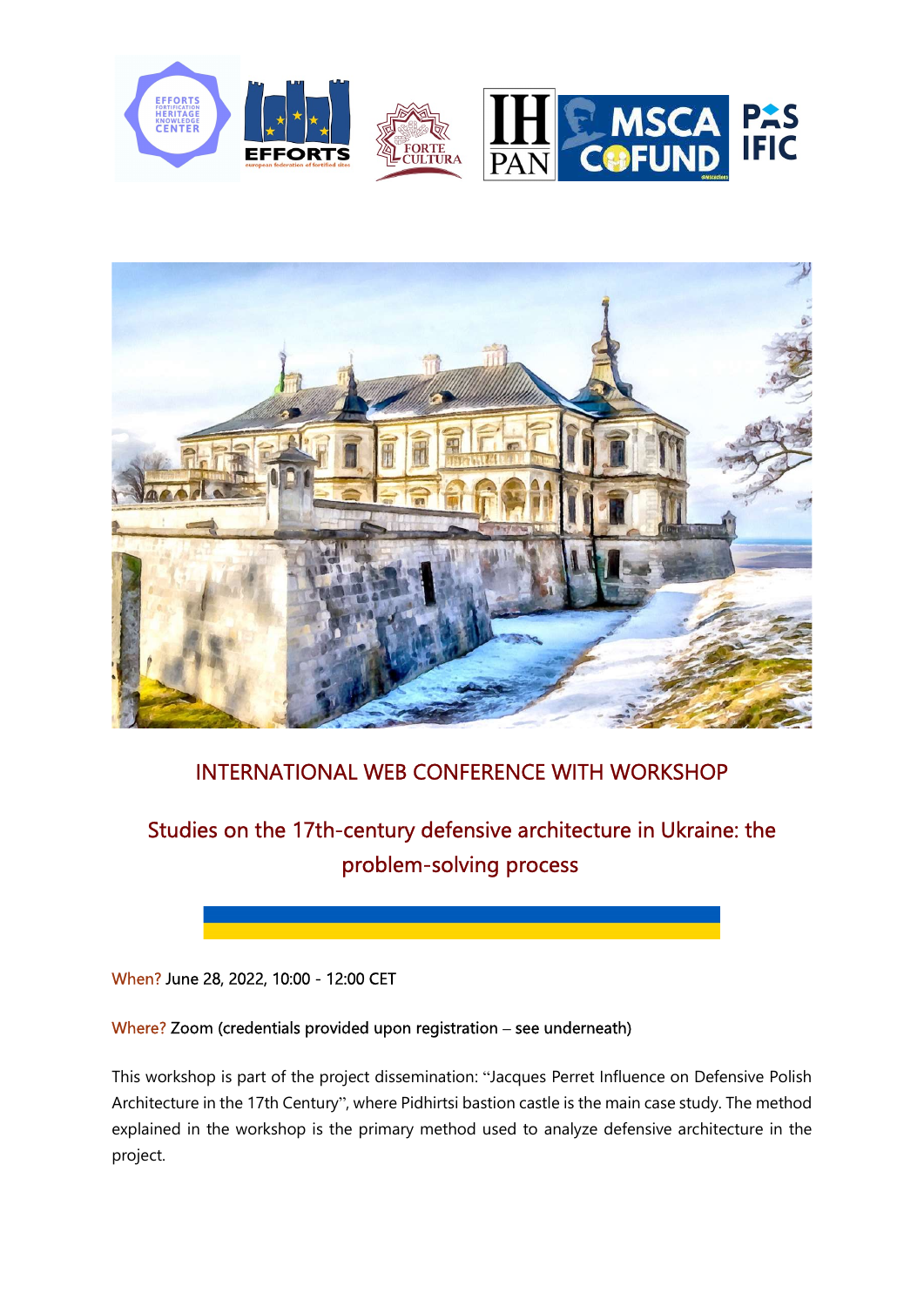

In cooperation with EFFORTS - Forte Cultura, the European Federation of Fortified Sites, we organize this workshop and invite all interested parties to participate.

#### Content:

Once the defensive structures and valuable assets of cultural heritage, bastion castles again stand in front of the possibility of being attacked. On the territory of Ukraine, defensive architecture is put in danger of destruction by war again. At the same time, many of them are reviving their primary function of hosting and protecting people inside their defensive walls.

The workshop idea is to look at the military building from an architectural perspective to see the advantages of such a complex structure. The method of analysis used in the workshop is based on the building's composition, spatial relations, and location in the landscape, which will help to understand better a bastion castle and its future perspectives. It is also a way to see influences from European treatises, in a particular case, the impact of French architect Perret on Ukrainian military architecture, to find the connection with other European bastion castles and create a common cultural route that will help in the successful development of the regions to which those structures belong. The supportive program for such an idea has already been launched in April 2022. It is called the Twinning - Cooperation Programme, which was created under the initiative of EFFORTS Europe - Forte Cultura and will be presented during the conference session.

The method shown during the workshop was previously tested on-site in bastion castle analysis of Pidhirtsi with the students of Lviv Polytechnic University in Ukraine. The presentation of results obtained from the real case analysis will bring new insights into understanding the method's benefits. The invited speaker, Dr. Oresta Remeshylo-Rybchynska, will show the current problems of the architectural ensemble of Pidhirtsi. The post-workshop reflection will be given by the young architect, Yurii Tsybukh, who is starting his path to discovering how to approach the complex buildings.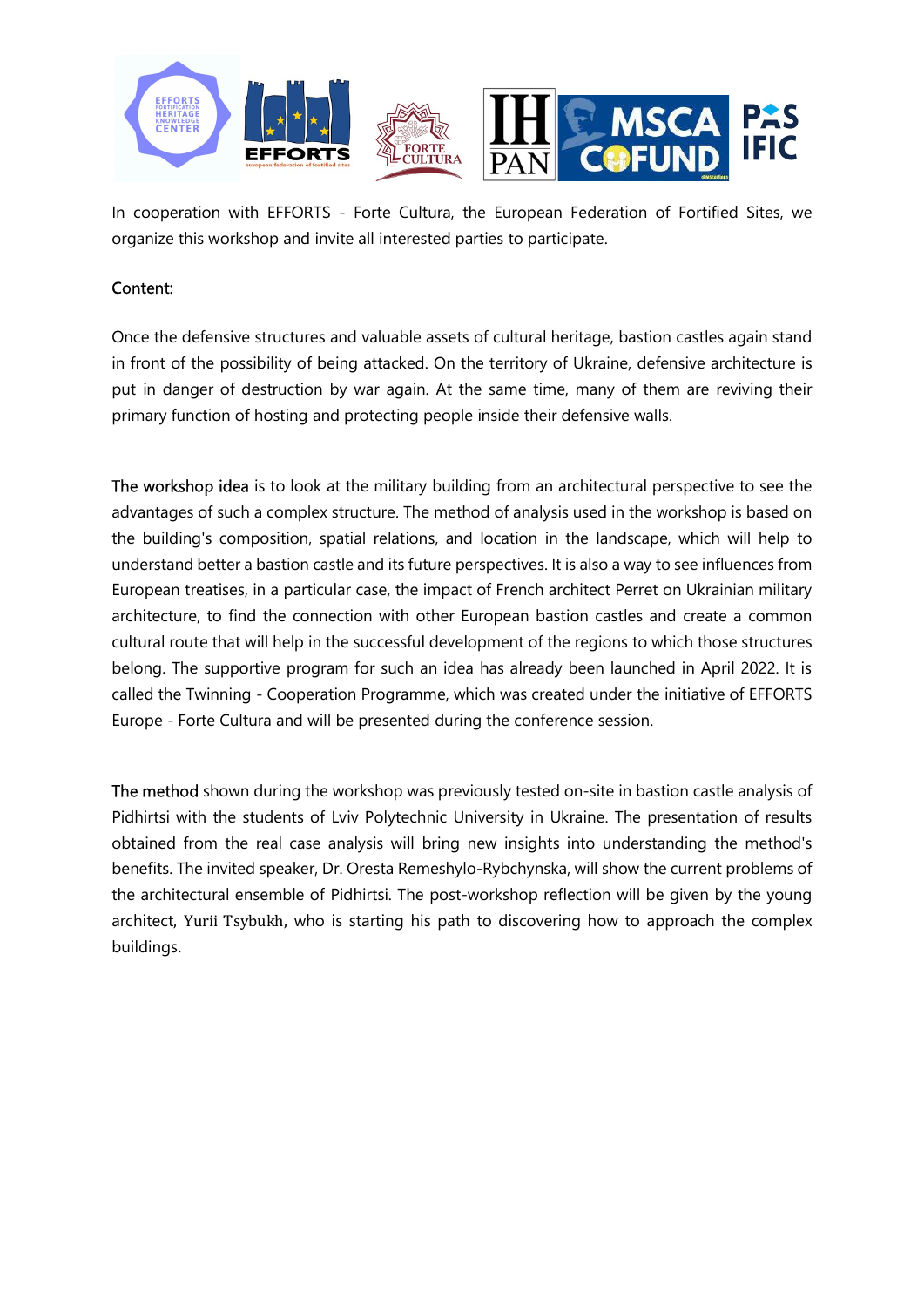

### PROGRAMME

| 10:00 | <b>Opening Speech</b>                         |                                        |
|-------|-----------------------------------------------|----------------------------------------|
| 10:05 | EFFORTS-Forte Cultura - Ukraine Twinning      | Rafaël Deroo                           |
|       | and Cooperation Programme                     | Secretary general EFFORTS Europe       |
| 10:35 | Problems of revaluation of the architectural  | Oresta Remeshylo-Rybchynska            |
|       | ensemble of the Pidhirtsi residence of the    | Ph.D., Docent at Lviv Polytechnic      |
|       | 17th-18th centuries. The current state of the | National University, Architectural     |
|       | Palazzo in Fortezza building                  | Department                             |
| 10:50 | <b>Coffee Break</b>                           |                                        |
|       |                                               |                                        |
| 11:00 | Workshop: Exploration and application of 3-   | Olha Tikhonova                         |
|       | step approach specifically designed for       | Ph.D., Assistant Prof. at Tadeusz      |
|       | studies on bastion castles by the instructor  | Manteuffel Institute of History of the |
|       |                                               | Polish Academy of Sciences             |
| 11:30 | Post-workshop Reflection. Educational         | Yurii Tsybukh                          |
|       | meaning and future development proposal       | Student at Lviv Polytechnic National   |
|       | of Pidhirtsi palace                           | University                             |

Organizer: Olha Tikhonova, Ph.D. (Assistant Prof. at Tadeusz Manteuffel Institute of History of the Polish Academy of Sciences)

\_\_\_\_\_\_

For registration and any further details, please get in touch with Olha Tikhonova by email: olechka.tikhonova@gmail.com, otikhonova@ihpan.edu.pl

This workshop is part of the EFFORTS Europe - Forte Cultura Twinning - Cooperation Programme for heritage and peace with Ukrainian fortified sites. For more information and participation: Other events, congresses, conferences, and workshops - EFFORTS (efforts-europe.eu)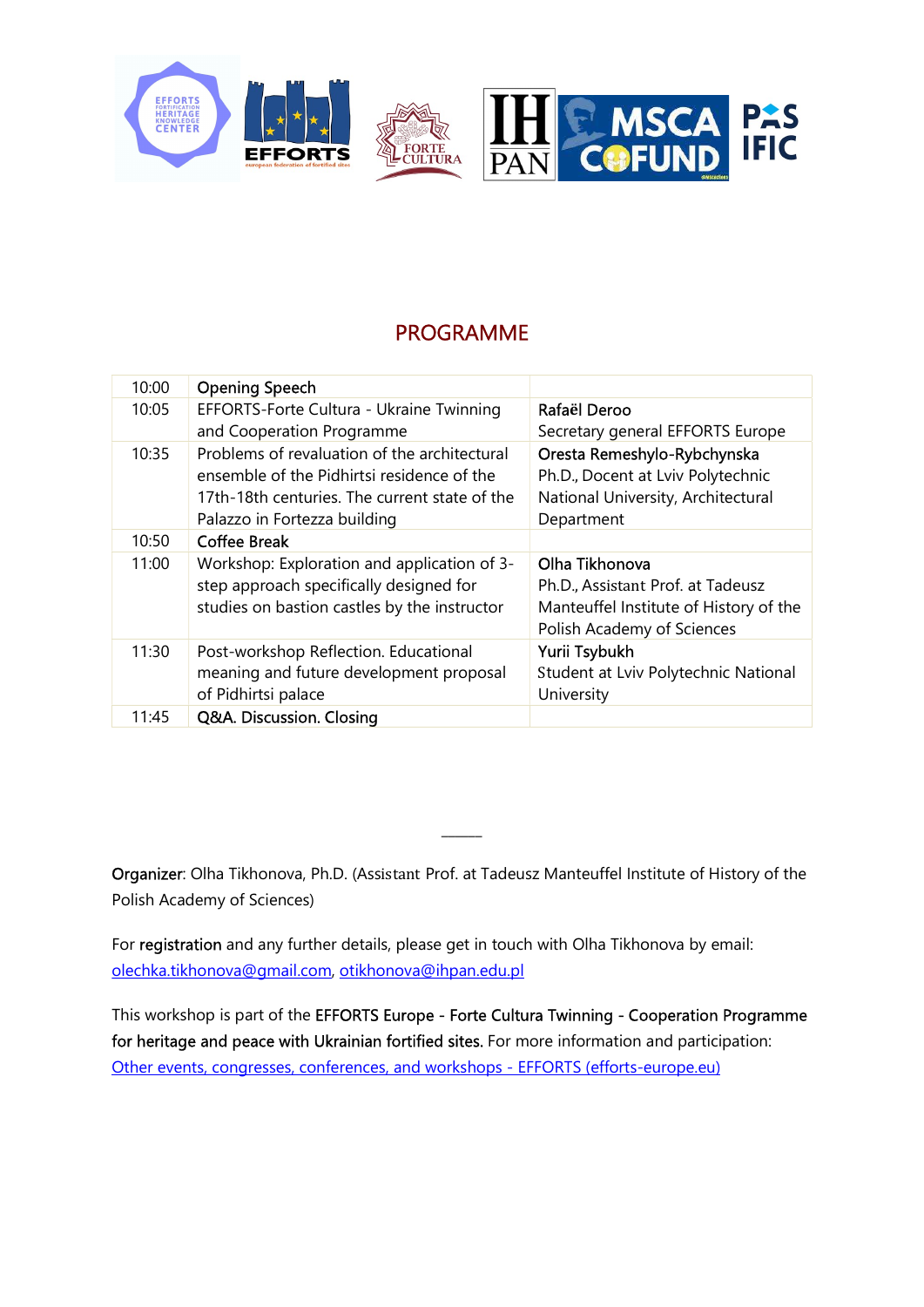



Visiting lecturer - Olha Tikhonova, host - docent Oresta Remeshylo-Rybchynska and students from Lviv Polytechnic University during the workshop in Pidhirtsi, Ukraine. October 2021

### Acknowledgments